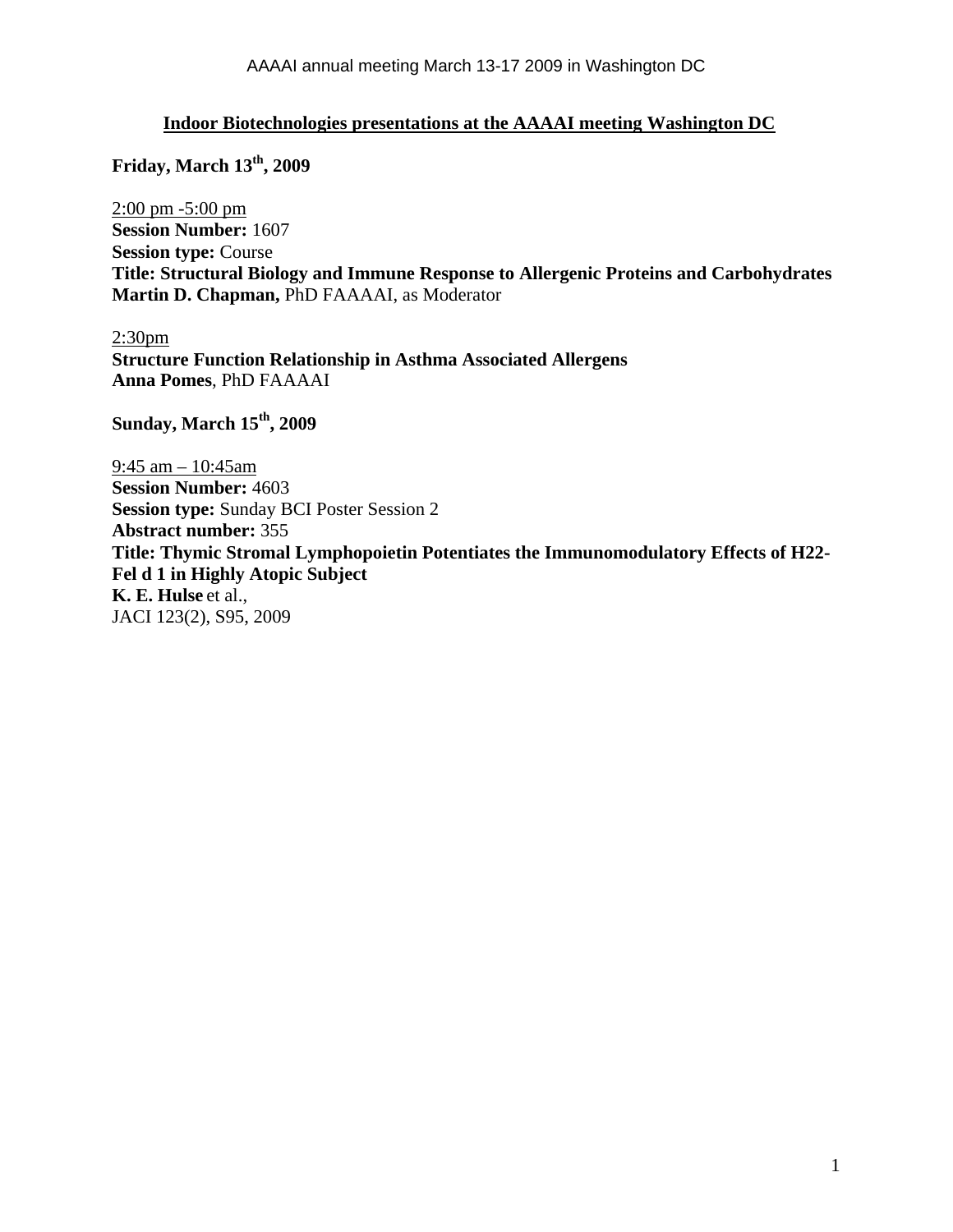## **Monday, March 16<sup>th</sup>, 2009**

9:00 am – 10:45 am **Session Number:** 4206 **Session type:** Monday EORD Poster Session 2, 4206 **Abstract number:** 658 **Title: Quantification of** *Stachybotrys chartarum* **Sch34 Antigen Using ELISA and Fluorescent Multiplex Array Technology B. R. Smith** et al., JACI 123(2), S172, 2009

10:45 am – 12:00 pm **Session Number:** 4304 **Session type:** Symposium **Title: New Developments in Structure and Allergenicity of Food and Inhalant Allergens Anna Pomes**, PhD FAAAAI, as Moderator

1:45 pm  $-$  3:15 pm **Session Number:** 4603 **Session type:** Oral Abstract Session/Airborne Allergens, Environmental Exposure Assessment and Abatement

**Abstract number:** 804 **Title: Crystal Structure of Der f 1, Der p 1 and a Der f 1 Allergen-Antibody Complex: Localization of Antibody Binding Epitopes M. Chruszcz** et al., JACI 123(2), S209, 2009

**Abstract number:** 807 **Title: Performance Evaluation of Allergen Exposure Assessment using Fluorescent Multiplex Array Technology: - A Multi-Center Ring Trial - E. M. King** et al., JACI 123(2), S210, 2009

 $4:45$  pm – 6:00 pm **Session Number:** 4801 **Session type:** Workshop – Q & A **Title: Nuts and Bolts of Reviewing Scientific Papers Martin D. Chapman,** PhD FAAAAI, as Moderator

**Scientific Journals: How to Compose Concise, Objective and Meaningful Reviews of Manuscripts Submitted Martin D. Chapman**, PhD FAAAAI